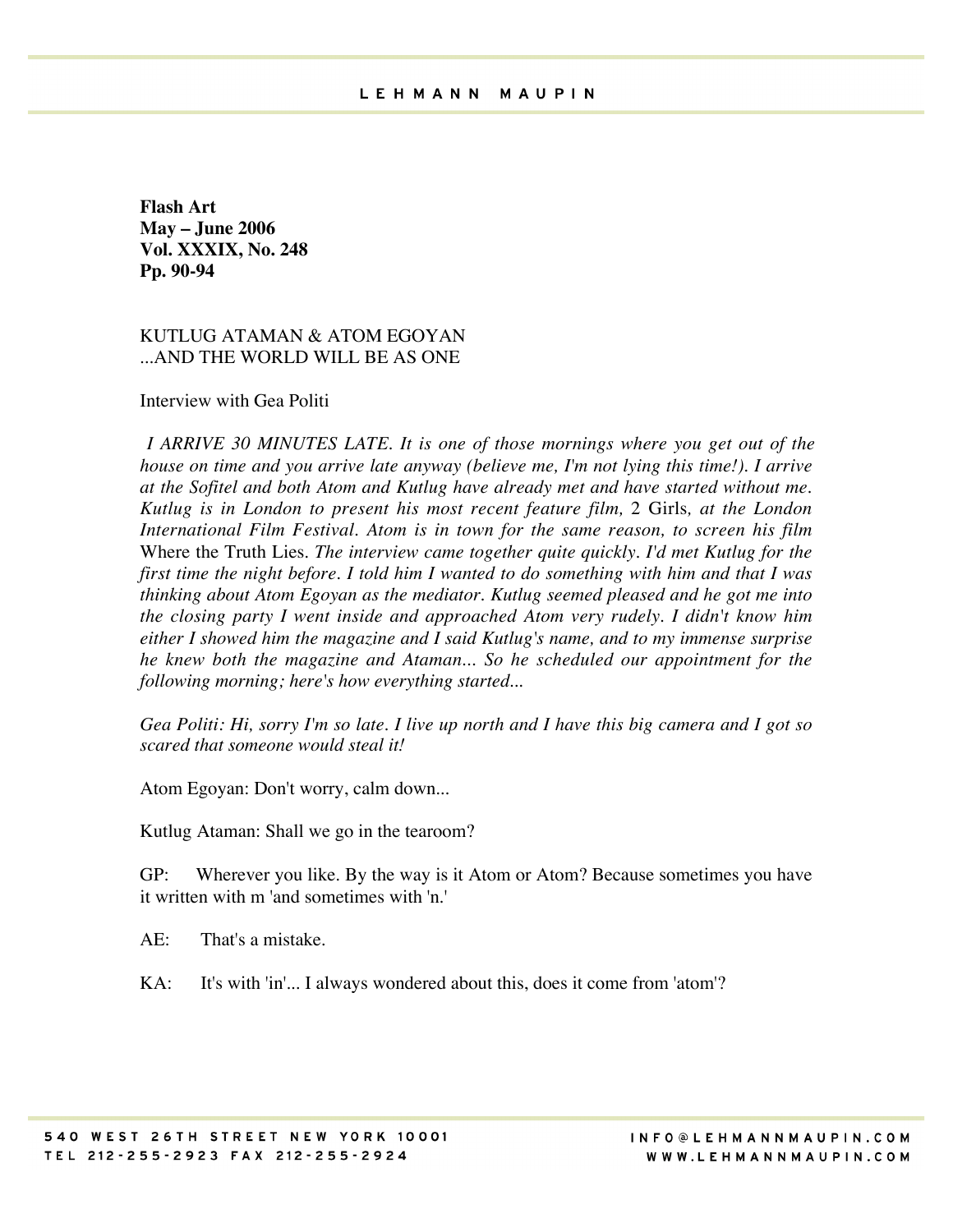AE: It's a very strange origin. My parents gave it to me because of the atomic age but now when I go back to Armenia there is an Armenian name 'Adorn.' In Eastern Armenian the 'd' is pronounced with a '*t*' so they think it's a very pure old Armenian name.

KA: It's funny - my first name is Elvent and in Turkey they all think that I am mispronouncing my own name because they think it's Levent, which means 'sailor' basically.

AE: Your last name is like my first name in a way...

KA: My last name is good I think. It sounds foreign but people remember it! Even I can remember it! [Laughs.]

AE: And if you didn't you would have a problem! [Everybody laughs, we sit down. The real interview starts]

KA: As I was saying before Gea turned up, this woman from a newspaper who was interviewing me said: "We kept this fax to show you, maybe it's best if you see it," and... it's a death threat! [Laughs.]

AE: With *Ararat,* I got many threats -several were from the military. Usually from some general. Obviously somebody was organizing this.

KA: I am trying to make a film in Cyprus, also a difficult terrain. There's so much paranoia and rumors going on, At some point you just don't know anymore if you are fabricating that yourself or if someone else is.

AE: Yeah, I just think it's a state of mind you can allow yourself to fall into, or not. When *Ararat* was at its peak in Cannes, during the premiere, I suddenly realized when I saw these large men around me for security purposes, I was feeling more paranoid of them, and so I just thought "Forget it, it's insane!"

KA: And it becomes unfortunately part of the PR as well. I mentioned this death threat fact' to the English distributor of one of my films, and now even in the States I get questions about this. Yesterday I was talking to BBC radio and they said, "Oh, so you get death threats in Turkey, huh?" But I only got one ten years ago. It becomes like a label that you don't want to carry forever, like "Kutlug Ataman is the controversial artist who gets death threats!"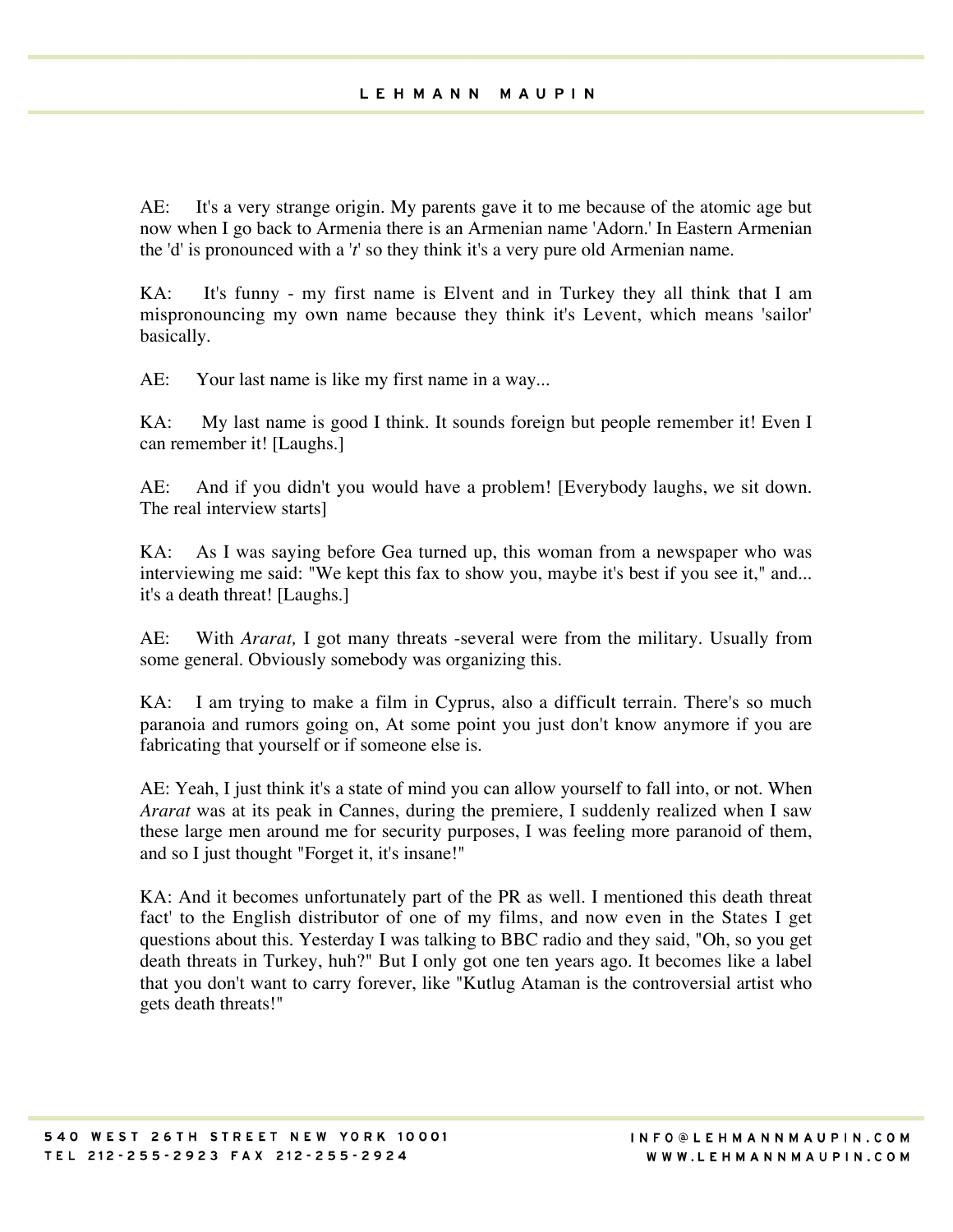AE: Yeah, I'm so tired of it too. With this new film, *Where the Truth Lies,* we had a big censorship issue in the US and I've been dealing with it the whole summer there. Now I've come to London, and when I think it's finally behind me, it's NOT! Because it is something to talk about, it's a peg. But that's what's interesting about going through a piece like *Küba*, because you are looking for the one identifying feature that's going to persist throughout the installation. Those moments are perceived as a sculptural work.

KA: You know, I think my pieces are more like witnesses rather than ideas.

AE: Are you familiar with the Atlas Group? I find their work really fascinating. When I went back with my wife to Lebanon, from where she escaped during the Civil War, I could see an extraordinary sense of trauma that people have very conveniently decided not to address because it's too painful and fresh. There is this huge body of work which is proclaiming these fictitious events, and the collision between reality and art-making becomes really provocative.

KA: But it doesn't really go to the greater society as it does here, in England or in Canada. Unfortunately in our region art is still a very solitary practice.

AE: But it's also more of a provocation, though. In the Eastern environments it becomes more appreciated and rarefied, but it's too well understood. What's interesting about these pieces in environments where people may not be as prepared is that they have a more visceral effect because these pieces create anger.

KA: I don't know really the situation in Lebanon, but I don't assume that the general public goes to art exhibitions.

AE: There is a community of artists who are working there.

KA: So it's a limited kind of elite. [Atom nods] That's how it is in Turkey.

AE: But you have a Biennale [Istanbul Biennial], at least.

KA: Yeah, but even the Biennale is only for the bourgeoisie and art students. It doesn't really go to the general public, the everyday man in order to create a real provocation.

AE: But then, you do have a response to *Küba* through the Internet and the newspaper, so in that way it has been disseminated through the country. Is that an extension of the piece?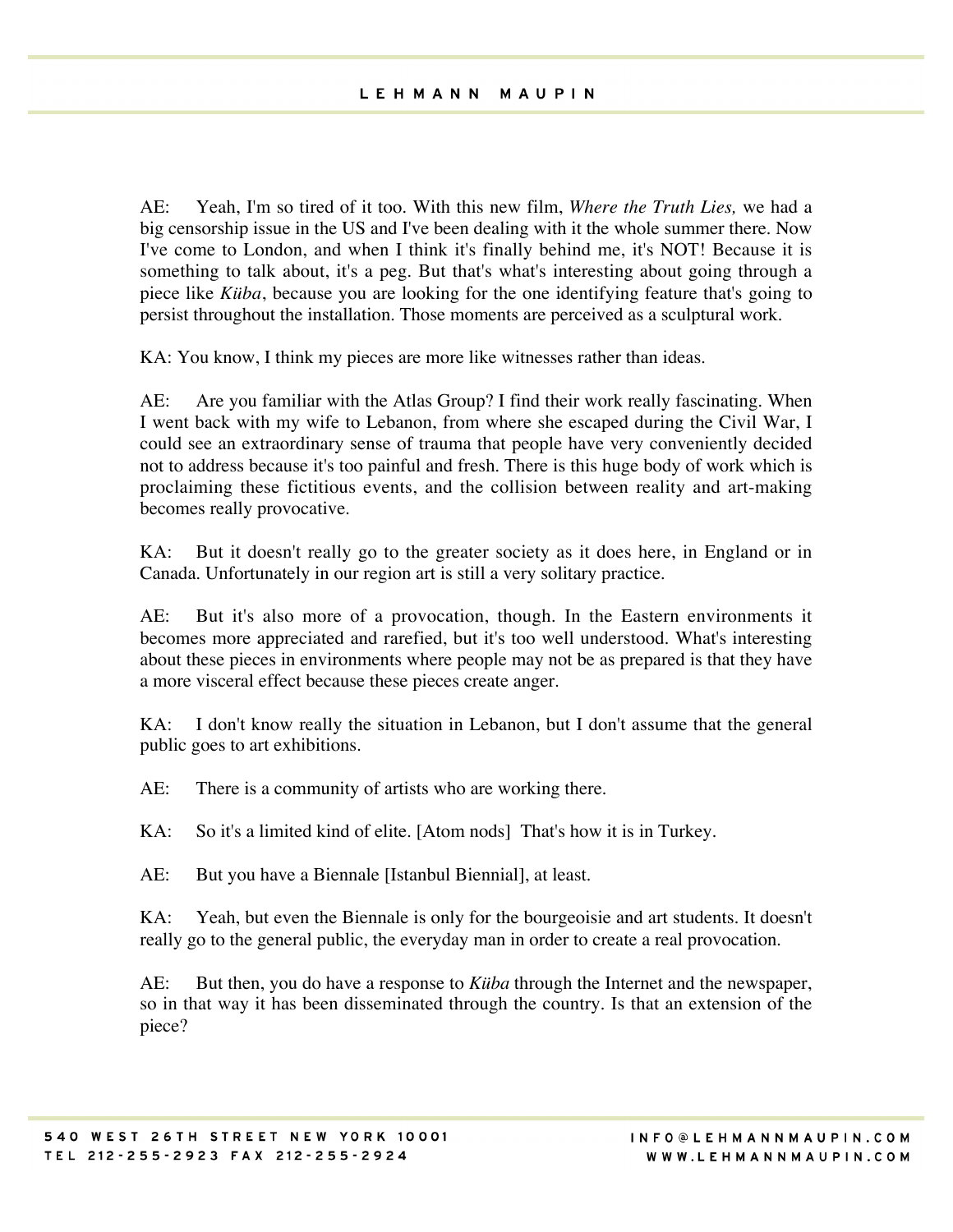KA: No. That was counterproductive. What happened was that without seeing the piece they were commenting on the piece, and they were quoting things from my mouth. There was this "Turks" exhibition at the Royal Academy, right when *Küba* was taking place in London, and it was one of those typical Turkish-government-sponsored exhibitions where you have the underwear of the Sultans [laughs], embroideries, some paintings, some artifacts or whatever- everything was kind of backward looking and always with this attempt to create something glamorous.

AE: So *Küba* was seen as a black dot by the press, I imagine...

KA: Yeah, *Küba* happened at the same time as the 'Turks" show and the press got very upset in Turkey and they were saying stuff like "Kutlug is doing the Kurds show against the Turks show," which I would have never said because I don't base anything on nationalism, and that is not really about my work. My work is really about showing how identity itself is fabricated, so all my characters and subjects are in fact fake in a way, because they are reconstructed during the editing.

AE: But why don't you see that the media response is an extension of that and therefore also a fabrication?

KA: Oh, this is already part of life...

AE: I'll give you an example with the piece I was doing in Montreal, *Hors d*'*usage*. I think that the installation began with the press conference where we announced the project and we invited the public to find these machines, these reel-to-reel tape recorders. So in a way, we were using the new technology of the net to recover the ancient, and in a similar way I would say that you are providing these mediated images, but are creating almost a fantasy of what that show means as it interfaces with the actual present day. Even though it's out of your control, it is an extension of the piece itself. How long is *Küba* all together?

KA: The full length of all narrations is twenty-eight hours, split into forty pieces, so you cannot just sit down and watch it all... it's an island story and you are visiting it with your own kind of traffic and navigation. So, no one can ever have the same exposure to *Küba*, which is important for me because I wanted to highlight that 'documentary,' as it is claimed, doesn't exist. This opened new doors for me; it was a chance to comment on what reality is or how we know each other. Armenian, Turk, Italian, whatever... how do we present ourselves on an individual basis? Is identity always role-playing? Or is it something else? I found all these similarities with fiction. Where does it come from? Why is there such a thing as fiction?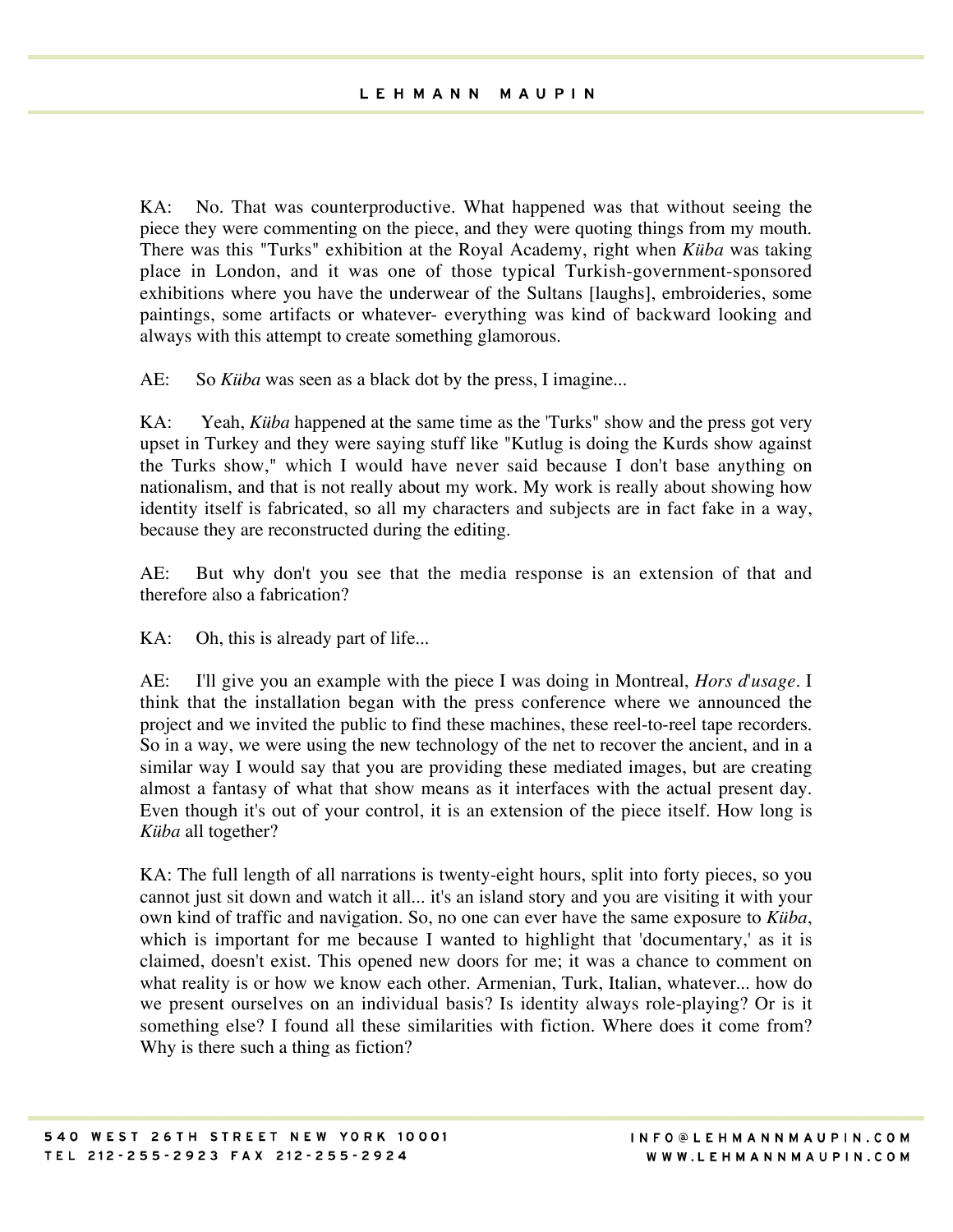AE: Yeah, there's the whole question of the movement away from the screen itself. I figured that one of the reasons I've been so excited about installation pieces is that I get frustrated by the monolithic idea of projection. That physical editing that you were talking about is very exciting in that the viewer is physically displaced, and physically makes decisions. In film, you can create a zone where the viewer is able to invest himself and use his or her own evolution and imagination, but ultimately when you see something projected, no matter how curious you are, there is some passivity.

## *GP: Do you feel the need to become physical when it comes to art?*

AE: I find that the most liberating aspect of working with art galleries is to actually play with the physicality. It's like Shirin Neshat's Turbulent. You are in a room, there are different things happening on two screens and you cannot really absorb both at the same time. As you move between them, you are acting as an editing machine, through your own physicality. No two viewers will ever see the same projection, as they would with a film. I wish there was some way to be able to develop these ideas. That's why I'm happy about what happened with the Turkish press after the opening of *Küba*.

KA: [Laughs] As long as you are away from it and you don't have to deal with all this...

AE: But I'm thinking about Ararat. Ararat is a film. People, especially many Turkish people, had an idea of the film without seeing it, and they would get very angry about it.

KA: Yes, exactly...

AE: And to me the crucial moment was when Ararat was bought for distribution and it still wasn't released because there was a nationalist wing who threatened to bomb the theater. They created violence against the distributor, and this became an installation. There was this epic, horrible, historical piece, and additionally an installation involving the circumstances of its premiere, which was happening outside of the film itself.

KA: You see, in my case, I have to be commercial now with the pressures that I have. I am willing to make more commercial films now, because otherwise I cannot exist in Turkey!

AE: There's an interesting contrast between the Western idea of compensation, attention and distribution and the non-Western, more primal need for accessibility. We take accessibility for granted; we are very spoiled and we want something more substantial.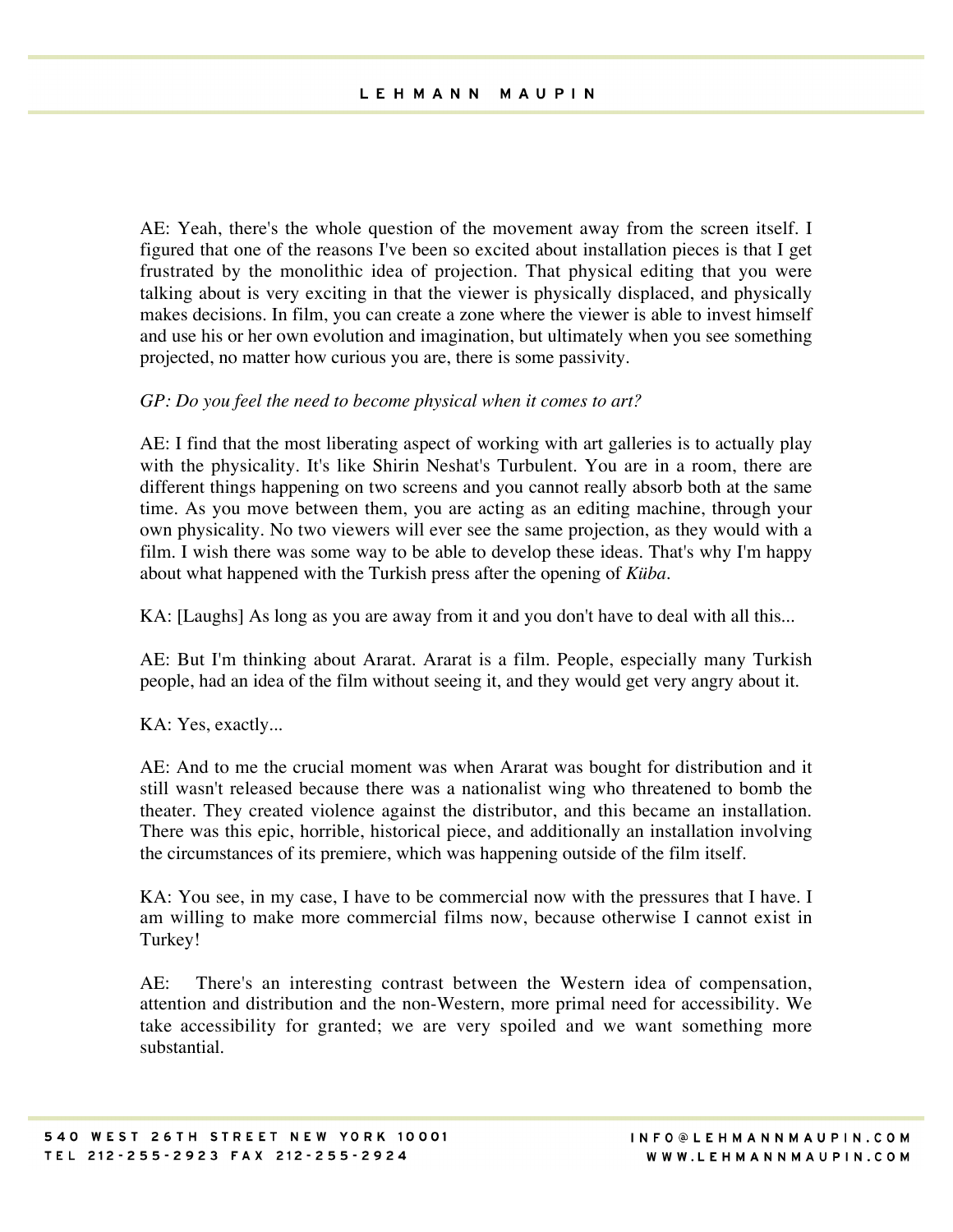KA: The scary thing is that we all exist because of our stories, and if your stories are not told or preserved then your history doesn't exist anymore. You have official history, or whatever, but your oral history, your mythology, is very important: you either exist or not.

AE: But then it becomes a question of someone receiving that story and thinking that the story is worth communicating. In your work you are surrendering that act to a technological device. I mean, your camera is actually doing this work for you. Your commitment is to put a camera there and to transpose it to a screen or to a television. And you are able to hand that responsibility to a viewer; you yourself are not making the commitment to one particular story.

KA: It's always a degree removed. I'm more interested in pointing to the whole of this problem through my work, [rather] than doing a film about an opera singer or women who wear wigs; it's never for its face value. The individuals who live in Kuba are very important, but my main point was never *Küba*. It was an experimentation. Up until now I have worked with individuals fabricating identities, and I filmed that process. how they fabricate this role, how they make themselves stars, heroes. How is that working? The way they are talking, the way they are constructing that.

AE: Are you disillusioned with feature filmmaking?

KA: I am not disillusioned, but I'm finding it very difficult. The reason I went into art is because I have to make films in Turkish because of my stories. I lived in Los Angeles for fifteen years, but nevertheless I was always thinking in Turkish when it came to the actual story: I was never capable of thinking of Western stories. I went to LA when I was eighteen so I never really became part of it. It was too late for me to go to America.

All my films have subtitles, which means that you are in another league and it's very difficult: you have to have state sponsor-ships, which means that you have to deal with the government. A good example is this film I am trying to make in Cyprus; by simply not giving support they effectively block the production. So I was disillusioned, but of course I love the fact that you can make a film and it can live a hundred years. The reason I went into art was because it was more immediate and I was producing much faster and I felt more free, but slowly I am getting disillusioned with the art world as well - the same division between commercial cinema and the art house, I'm discovering, exists in contemporary art. You have the commercial system and sometimes they start telling you: "Your pieces are in Turkish. Do you think you can make them in English the next time?"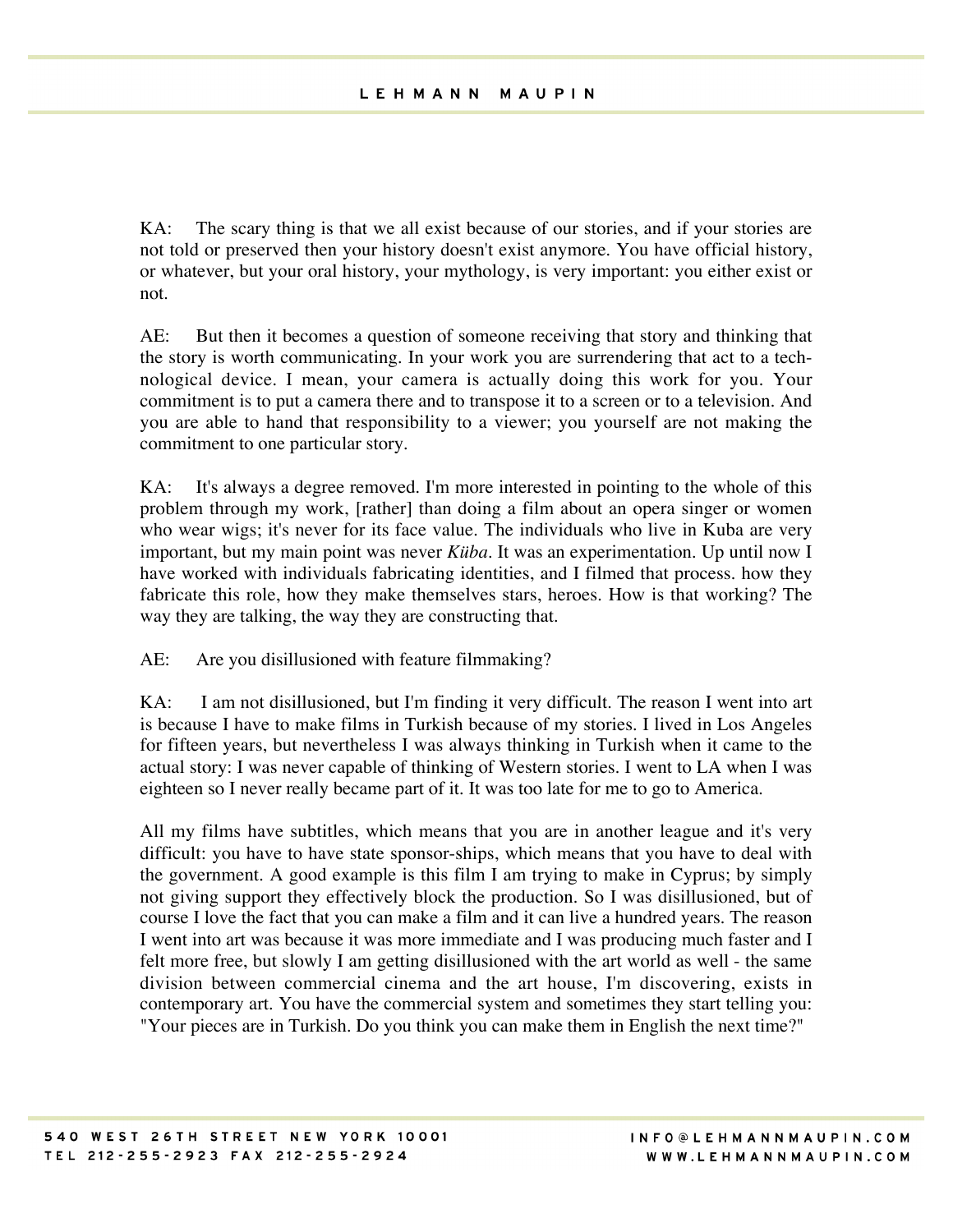AE: Really? You get that pressure? From my perspective, you are like an art star! Aren't you?

KA: You still have to access money. As we say in Turkish, "the one who pays gets to play the part!" I have to be commercial now with the pressures that 1 have. I am willing to make more commercial films now, because otherwise I cannot exist in the Turkish cinema market.

AE: Yes, it's interesting, because in my last film some people were surprised it doesn't seem like one of my movies!

KA: Like an Atom Egoyan movie!

AE: But I loved making it, it was so much fun!

KA: I didn't see it. Is it a comedy?

AE: It's not like a comedy, but it's very lurid! Very sensationalist, you'll see it. And are you here with the festival?

KA: Yes, I present my movie which I shot in Turkey. It's called *2 Girls.*

AE: It's a new film?

KA: Yes, we had a very good screening. It's like the first Turkish youth story and it is the first Turkish film that has blow job in it, so it's a big revolution!

GP: *I think that should be sufficient guys...*

KA: Are you sure your recorder was working? There was a lot of noise around us...

*GP: I don*'*t know. I don*'*t know anything. [Kutlug runs away to catch his plane back to Turkey. Atom stands up and I follow]*

*I am left here just like Socrates. The approach used by Socrates made him aware of the following paradox: The less we know, the more certain and precise we are in our explanations; the more we know, the more we realize the limitations of being certain and precise. That*'*s why I don*'*t know I don* '*t know anything.*